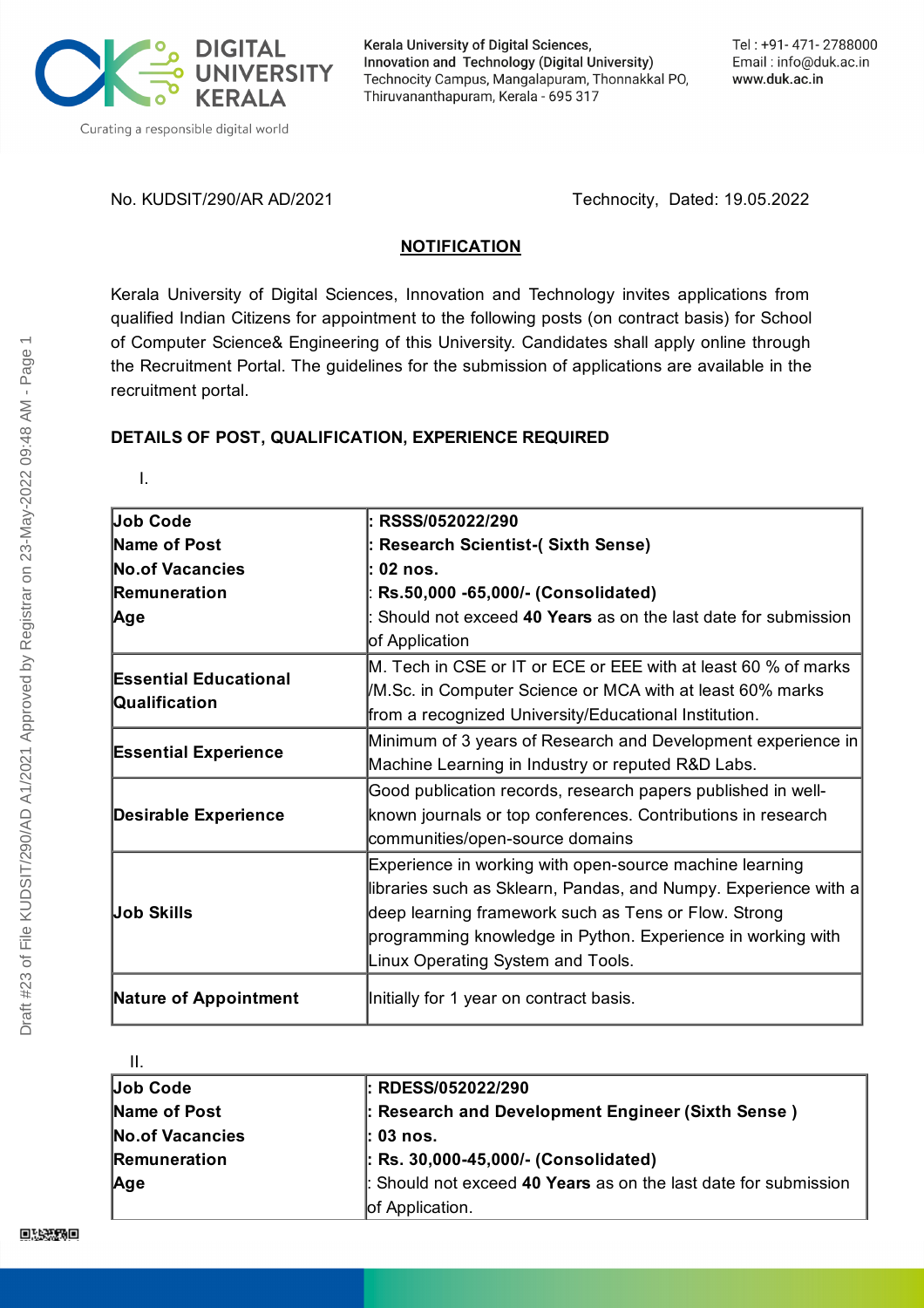| <b>Essential Educational</b><br>Qualification | B. Tech in CSE or IT or ECE or EEE/M.Sc. in Computer        |
|-----------------------------------------------|-------------------------------------------------------------|
|                                               | Science/MCA with at least 60% marks from a recognized       |
|                                               | University/Educational Institution.                         |
| <b>Essential Experience</b>                   | Minimum of 1 years of Development experience in Machine     |
|                                               | Learning in Industry or reputed R&D Labs.                   |
| <b>Desirable Experience</b>                   | Contributions in research communities/open-source domains   |
| <b>Job Skills</b>                             | Experience in working with open-source machine learning     |
|                                               | libraries such as Sklearn, Pandas, and Numpy. Experience    |
|                                               | working with deep learning frameworks such as Tens or Flow. |
|                                               | Strong programming knowledge in Python. Experience working  |
|                                               | with Linux Operating System and Tools.                      |
| Nature of Appointment                         | Initially for 1 year on contract basis.                     |

## **Age Relaxation for submission of application:**

i. 5 years for candidates belonging to SC/ ST and 3 years for OBC candidates

### **Mode of Selection:**

i. The selection will be based on an interview.

## **Venue of Interview:**

The Interview will be conducted at Thiruvananthapuram only.

## **General Instructions:**

- I. Scanned copy of the documents to prove age, qualifications, experience, etc. should be uploaded along with online application and originals to be produced as and when called for **Applications without attaching the above documents shall be summarily rejected.** No further chance will be given for submitting the same.
- II. Candidates, who are in the service of the Government of India or any of the State Governments, etc. while applying, should obtain a No Objection Certificate from their Head of Office or Department and keep it with them. If candidates fail to produce the No Objection Certificate as and when called for, his/her candidature will stand cancelled.
- III. Candidates should ensure that the particulars furnished by him/her are correct in all respects. **Anything not specifically claimed in the application against the appropriate field will not be considered at a later stage. No deviation whatsoever from the filled in data will be entertained**. In case it is detected at any stage of the recruitment that a candidate does not fulfil the eligibility norms and /or that he/she furnished any incorrect/false information or has suppressed any material fact, his/her candidature will stand cancelled. If suppression of material facts or furnishing of any incorrect/false information is detected even after appointment, his/her service is liable to be terminated.
- IV. Applications submitted without fulfilling the eligibility and other norms mentioned in this Notification as well as the instructions published in the Recruitment Portal of the University will be summarily rejected.
- V. In case any discrepancy/ambiguity in the process of selection, the decision of the University shall be final and binding.